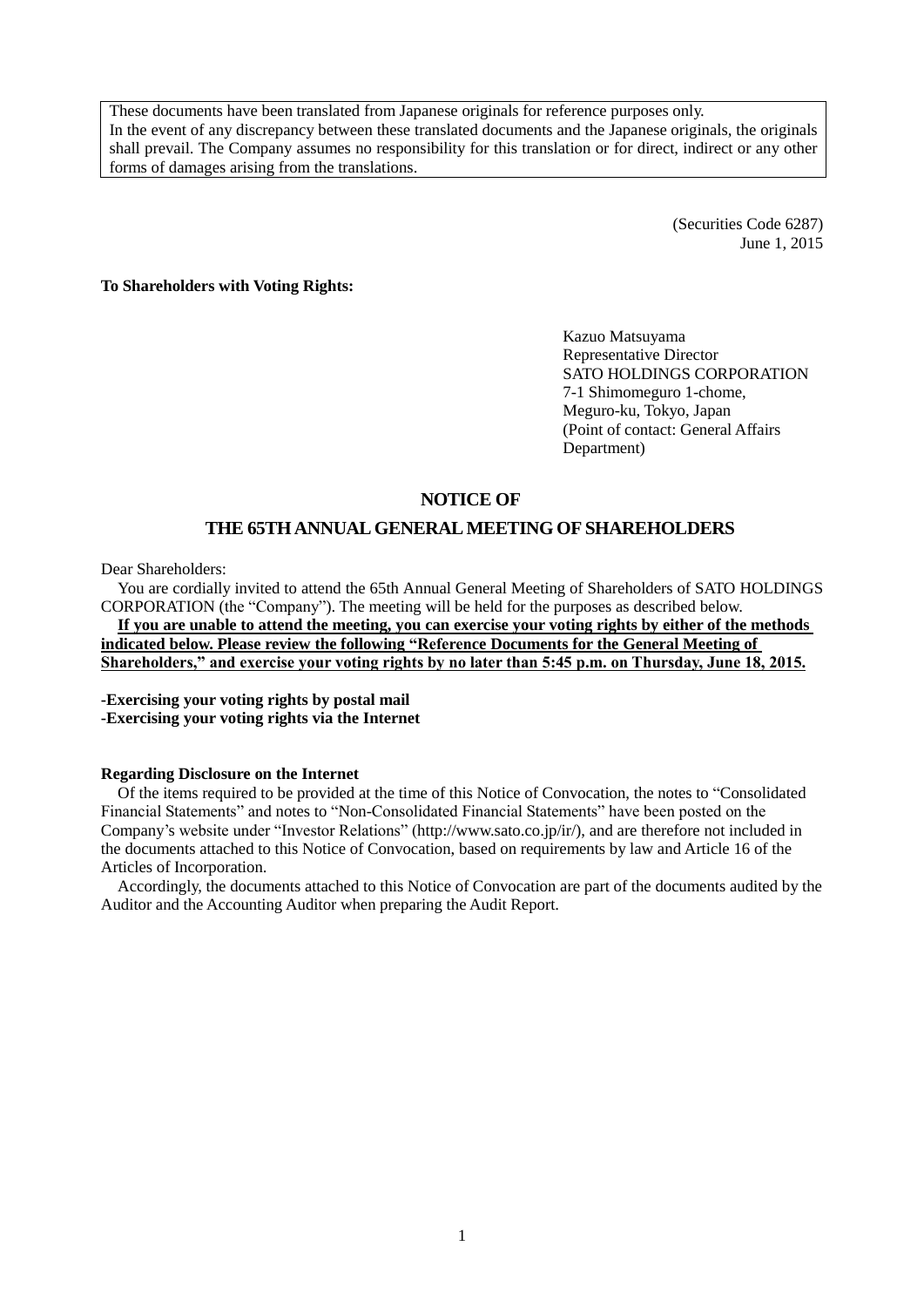| 1. Date and Time: |                                   | Friday, June 19, 2015 at 10:00 a.m., Japan time                                                                                                                                                                                                                                                                                                                                  |                                                              |  |  |
|-------------------|-----------------------------------|----------------------------------------------------------------------------------------------------------------------------------------------------------------------------------------------------------------------------------------------------------------------------------------------------------------------------------------------------------------------------------|--------------------------------------------------------------|--|--|
| 2. Place:         |                                   | 7-2 Akasaka 9-chome, Minato-ku, Tokyo, Japan                                                                                                                                                                                                                                                                                                                                     | Tokyo Midtown Hall B, B1 floor, Midtown East, Tokyo Midtown, |  |  |
| 3. Agenda:        | <b>Matters to be</b><br>reported: | 1. The Business Report, Consolidated Financial Statements for the<br>Company's 65th Fiscal Year (April 1, 2014 - March 31, 2015) and<br>results of the audits of the Consolidated Financial Statements by<br>the Accounting Auditor and the Board of Auditors<br>2. Non-Consolidated Financial Statements for the Company's 65th<br>Fiscal Year (April 1, 2014 - March 31, 2015) |                                                              |  |  |
|                   |                                   | <b>Proposals to be Proposal No. 1:</b>                                                                                                                                                                                                                                                                                                                                           | Distribution of Surplus                                      |  |  |
|                   | resolved:                         | Proposal No. 2:                                                                                                                                                                                                                                                                                                                                                                  | Election of Twelve Directors                                 |  |  |
|                   |                                   | Proposal No. 3:<br>Election of One Auditor                                                                                                                                                                                                                                                                                                                                       |                                                              |  |  |
|                   |                                   | <b>Proposal No. 4:</b>                                                                                                                                                                                                                                                                                                                                                           | Election of One Substitute Auditor                           |  |  |

- ・ When attending the meeting, please submit the enclosed Voting Rights Exercise Form at the reception desk. We also request that you bring this Notice of the Annual General Meeting of Shareholders with you as materials for the meeting.
- ・ You may exercise your voting rights by proxy by having another shareholder who holds voting rights attend the General Meeting on your behalf, provided that a document certifying him or her as your proxy is submitted.
- ・ Any updates to the Reference Documents for the General Meeting of Shareholders, Business Report, Non-Consolidated Financial Statements and Consolidated Financial Statements will be posted on the Company's website at the following URL: (http://www.sato.co.jp/ir/stockholder/shareholders/index.html)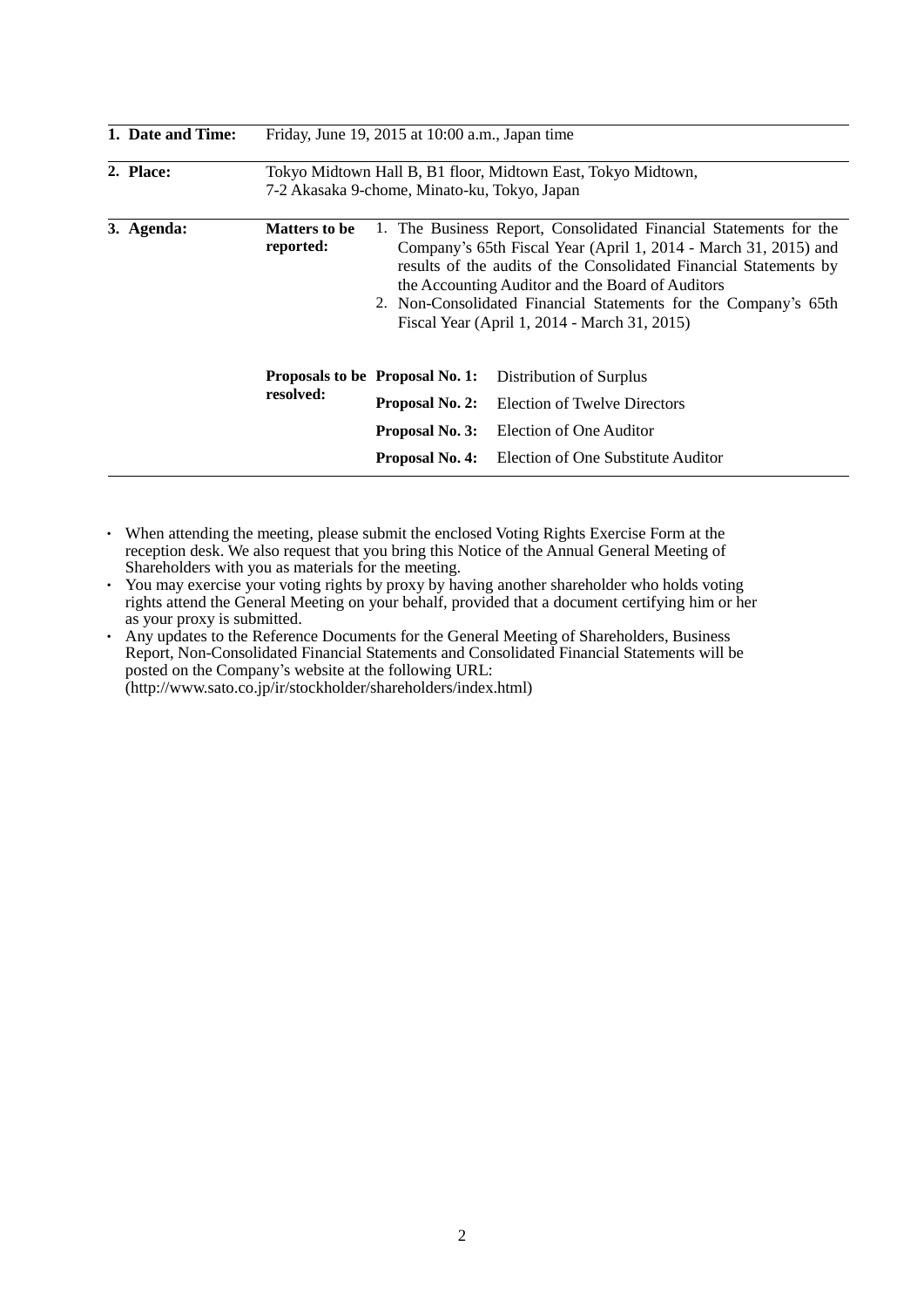# **Reference Documents for the General Meeting of Shareholders**

### **Proposal No. 1:** Distribution of Surplus

After taking into account the performance of the fiscal year under review and the business environment, the Company hereby proposes the following as the year-end dividend for the 65th fiscal year:

| Type of dividend assets                                            | Cash                                                  |                                                                       |  |
|--------------------------------------------------------------------|-------------------------------------------------------|-----------------------------------------------------------------------|--|
| Allocation of dividend assets and the<br>total amount of dividends | Allocation of dividend:<br>Total amount of dividends: | 25 yen per share of common stock of<br>the Company<br>837,084,800 yen |  |
| Effective date of distribution of<br>surplus                       | June 22, 2015                                         |                                                                       |  |

Combined with the interim dividend (20 yen per share), the total amount of the annual dividends will be 45 yen per share, an increase of 5 yen compared with the previous fiscal year.



#### **Policy regarding the distribution of surplus in the form of dividends, etc.**

The Company's fundamental policy regarding distribution of profits is to provide four-way returns to our stakeholders: shareholders, employees, society, and the Company. The Company decides the distribution of profits based on the basic principle of ensuring stable and continuous dividends while retaining internal reserves for future business expansion, comprehensively considering business performance and climate.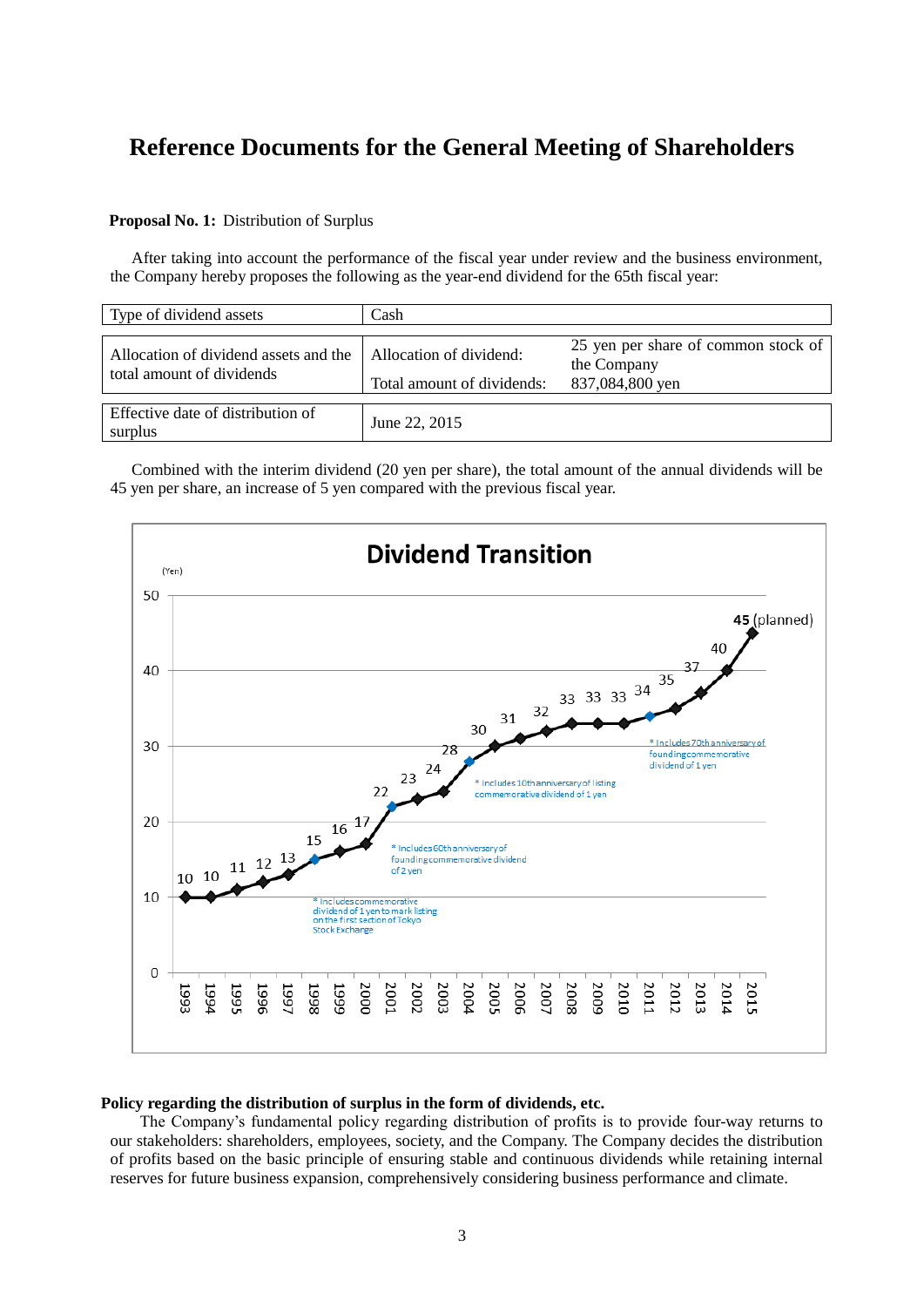## **Proposal No. 2:** Election of Twelve Directors

The terms of office of all eleven Directors will expire at the conclusion of this year's Annual General Meeting of Shareholders. Accordingly, the Company hereby proposes the election of twelve Directors, increasing the number by one, to further strengthen the management framework.

The candidates are as follows:

| No.<br>Name    |                     | Positions at the Company                   |                                                                                   |  |
|----------------|---------------------|--------------------------------------------|-----------------------------------------------------------------------------------|--|
| Directors      |                     |                                            |                                                                                   |  |
| $\mathbf{1}$   | Kazuo Matsuyama     | Representative Director, President and CEO | Reelected                                                                         |  |
| $\overline{2}$ | Keisuke Yamada      | Director and Vice President                | Reelected                                                                         |  |
| 3              | Akihiro Kushida     | Director, Vice President and CFO           | Reelected                                                                         |  |
| $\overline{4}$ | Koichi Nishida      | Director                                   | Reelected                                                                         |  |
| 5              | Ikuo Dobashi        | Director                                   | Reelected                                                                         |  |
| 6              | Tatsuo Narumi       | Director                                   | Reelected                                                                         |  |
| 7              | Ken Suzuki          | Director                                   | Reelected<br>Independent Officer<br>Candidate for<br><b>External Director</b>     |  |
| 8              | Yuko Tanaka         | Director                                   | Reelected<br>Independent Officer<br>Candidate for<br><b>External Director</b>     |  |
| 9              | Kiyoko Ishiguro     | Director                                   | Reelected<br>Independent Officer<br>Candidate for<br><b>External Director</b>     |  |
| 10             | Ryoji Itoh          | Director                                   | Reelected<br>Independent Officer<br>Candidate for<br><b>External Director</b>     |  |
| 11             | Mitsuaki Shimaguchi | Director                                   | Reelected<br>Independent Officer<br>Candidate for<br><b>External Director</b>     |  |
| 12             | Hideo Yamada        | <b>Candidate for Director</b>              | Newly elected<br>Independent Officer<br>Candidate for<br><b>External Director</b> |  |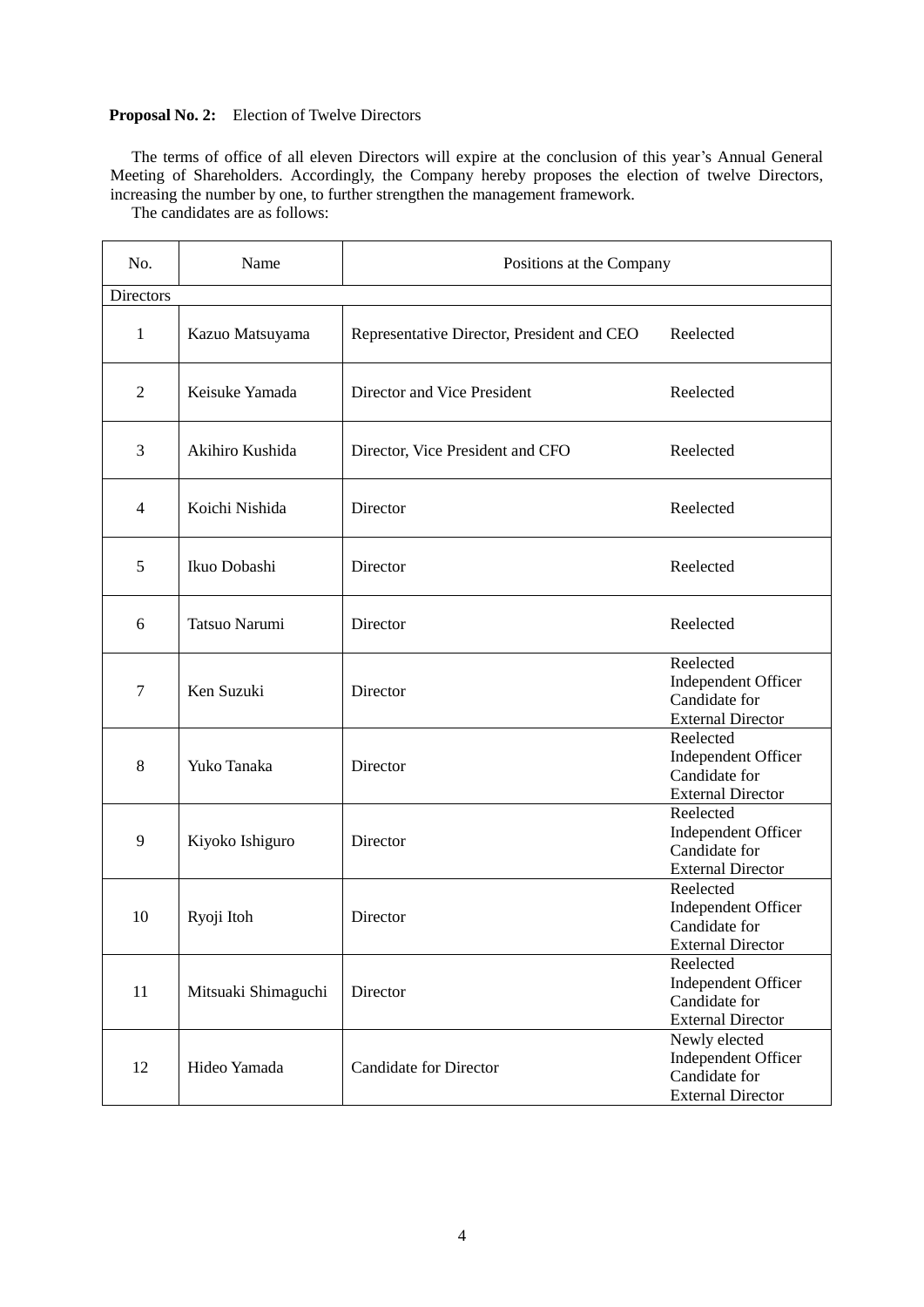|              | Name                                                                                                                 |                  | Career summaries, positions and responsibilities at the Company                                                | Number of     |  |
|--------------|----------------------------------------------------------------------------------------------------------------------|------------------|----------------------------------------------------------------------------------------------------------------|---------------|--|
| No.          | (Date of birth)                                                                                                      |                  | (significant concurrent positions)                                                                             | shares of the |  |
|              |                                                                                                                      |                  |                                                                                                                | Company held  |  |
|              |                                                                                                                      | <b>June 2001</b> | Joined the Company                                                                                             |               |  |
|              |                                                                                                                      |                  | Senior Manager of Human Resources Dept.,                                                                       |               |  |
|              |                                                                                                                      |                  | Administration Division (Dispatched to SATO                                                                    |               |  |
|              |                                                                                                                      |                  | <b>INTERNATIONAL PTE. LTD.)</b>                                                                                |               |  |
|              |                                                                                                                      | January 2004     | Executive Officer; Senior Manager of Sales & Marketing,                                                        |               |  |
|              |                                                                                                                      |                  | SATO INTERNATIONAL PTE. LTD.                                                                                   |               |  |
|              |                                                                                                                      | <b>July 2005</b> | Senior Executive Officer; General Manager of SATO                                                              |               |  |
|              |                                                                                                                      |                  | <b>INTERNATIONAL PTE. LTD.</b>                                                                                 |               |  |
|              | Kazuo Matsuyama                                                                                                      | <b>July 2007</b> | Vice President; Managing Director of SATO                                                                      |               |  |
| $\mathbf{1}$ | (August 20, 1960)                                                                                                    |                  | <b>INTERNATIONAL PTE. LTD.</b>                                                                                 | 30,917        |  |
|              |                                                                                                                      | June 2009        | Director and Vice President; Managing Director of SATO                                                         | shares        |  |
|              | Reelected                                                                                                            |                  | INTERNATIONAL PTE. LTD.                                                                                        |               |  |
|              |                                                                                                                      | October 2009     | Director, Vice President and General Manager of                                                                |               |  |
|              |                                                                                                                      |                  | <b>International Business Division</b>                                                                         |               |  |
|              |                                                                                                                      | <b>July 2010</b> | Director, Executive Vice President, responsible for                                                            |               |  |
|              |                                                                                                                      |                  | International Business and General Manager of                                                                  |               |  |
|              |                                                                                                                      |                  | <b>International Business Division</b>                                                                         |               |  |
|              |                                                                                                                      |                  | December 2010 Representative Director, Executive Vice President and                                            |               |  |
|              |                                                                                                                      |                  | COO, responsible for International Business                                                                    |               |  |
|              |                                                                                                                      | October 2011     | Representative Director, President and CEO (to present)                                                        |               |  |
|              | (Message from the candidate to shareholders)                                                                         |                  |                                                                                                                |               |  |
|              | Thanks to the kind support of our shareholders, SATO Group continues to beat its past performance records and        |                  |                                                                                                                |               |  |
|              | is entering a new phase in its growth toward a truly global enterprise.                                              |                  |                                                                                                                |               |  |
|              | I believe that the key to increasing enterprise value year by year is "to continue to be a company that is needed by |                  |                                                                                                                |               |  |
|              |                                                                                                                      |                  | society." Going forward, I will keep in mind the SATO's fundamental management principle of contributing to    |               |  |
|              |                                                                                                                      |                  | society through our main business as we press ahead with our business, while striving to further reinforce our |               |  |
|              | management base.                                                                                                     |                  |                                                                                                                |               |  |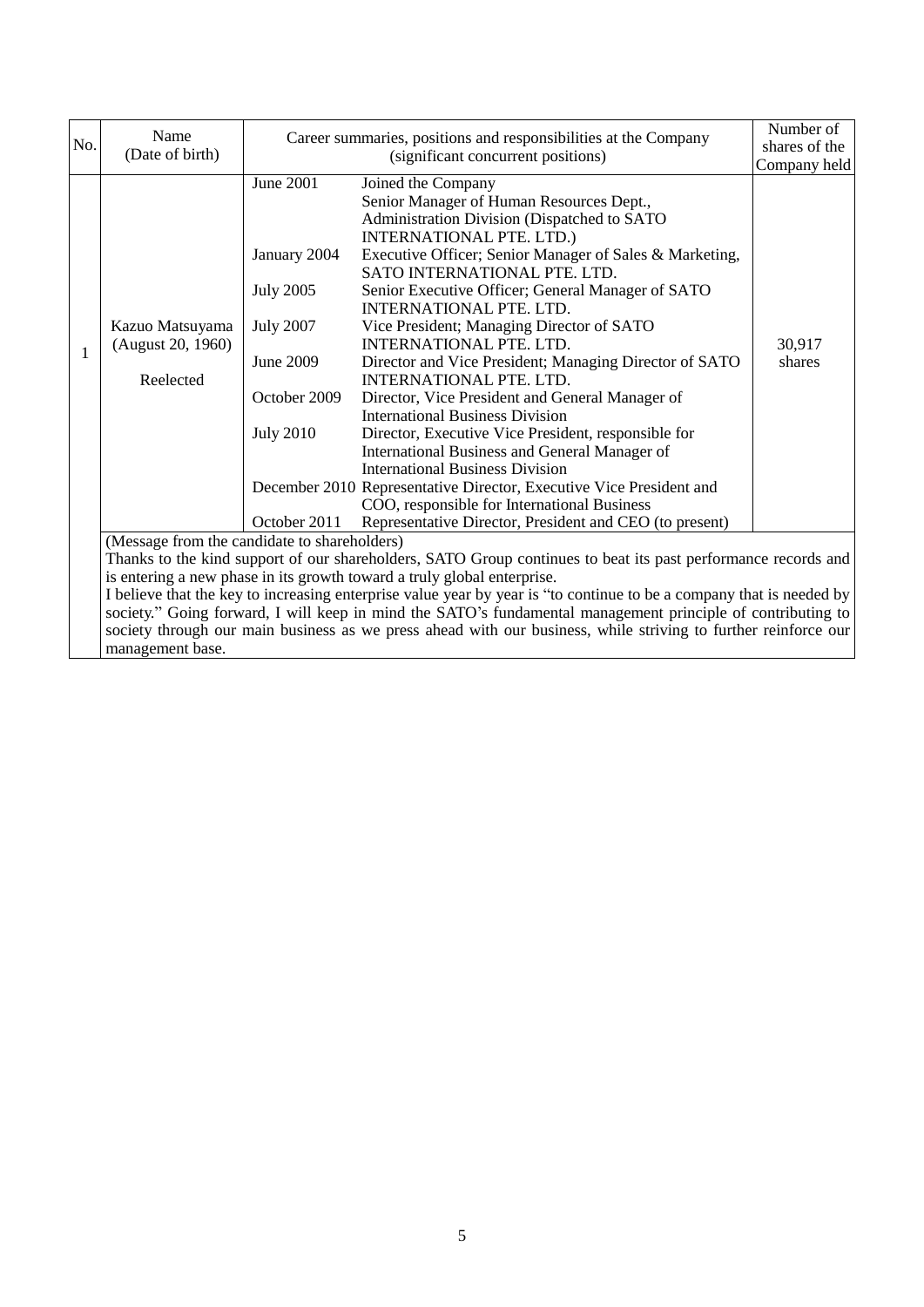| No. | Name<br>(Date of birth)                                  |                          | Career summaries, positions and responsibilities at the Company<br>(significant concurrent positions)                                                                                                                                                                                                                                                                                                                                                                                                                                                                                                                                                                                                 | Number of<br>shares of the |
|-----|----------------------------------------------------------|--------------------------|-------------------------------------------------------------------------------------------------------------------------------------------------------------------------------------------------------------------------------------------------------------------------------------------------------------------------------------------------------------------------------------------------------------------------------------------------------------------------------------------------------------------------------------------------------------------------------------------------------------------------------------------------------------------------------------------------------|----------------------------|
|     |                                                          |                          |                                                                                                                                                                                                                                                                                                                                                                                                                                                                                                                                                                                                                                                                                                       | Company held               |
|     |                                                          | April 1984<br>April 2001 | Joined the Company<br>Senior Manager of Development and Design Dept., R&D<br>Division                                                                                                                                                                                                                                                                                                                                                                                                                                                                                                                                                                                                                 |                            |
|     |                                                          | June 2003                | <b>Executive Officer and Senior Manager of Development</b>                                                                                                                                                                                                                                                                                                                                                                                                                                                                                                                                                                                                                                            |                            |
|     |                                                          | October 2005             | and Design Dept., R&D Division<br>Executive Officer, General Manager of R&D Division<br>and Senior Manager of Development and Design Dept.                                                                                                                                                                                                                                                                                                                                                                                                                                                                                                                                                            |                            |
|     | Keisuke Yamada<br>(January 24, 1965)                     | December 2005            | Senior Executive Officer, General Manager of R&D<br>Division and Senior Manager of Development and<br>Design Dept.                                                                                                                                                                                                                                                                                                                                                                                                                                                                                                                                                                                    | 14,082<br>shares           |
|     | Reelected                                                | October 2011             | Vice President; Representative Director and President of<br>SATO TECHNO LAB CO., LTD.                                                                                                                                                                                                                                                                                                                                                                                                                                                                                                                                                                                                                 |                            |
| 2   |                                                          | April 2012               | Vice President; Director and Vice President of SATO<br><b>CORPORATION</b>                                                                                                                                                                                                                                                                                                                                                                                                                                                                                                                                                                                                                             |                            |
|     |                                                          | June 2012                | Director and Vice President; Director and Vice President<br>of SATO CORPORATION                                                                                                                                                                                                                                                                                                                                                                                                                                                                                                                                                                                                                       |                            |
|     |                                                          | April 2013               | Director and Vice President; Representative Director and<br>President of SATO CORPORATION (to present)                                                                                                                                                                                                                                                                                                                                                                                                                                                                                                                                                                                                |                            |
|     | enterprise value.                                        |                          | At SATO Group, all employees give primary consideration to customer value creation in their activities. In<br>particular, our mission for sales activities in which we directly interact with the customers, is to provide Auto-ID<br>solutions to address our customers' operational challenges (problems), drawing on our Genbaryoku, or in other<br>words, our strength in applying the hands-on approach to problem solving. I believe that putting customer<br>value-first practices firmly in place will help enhance our corporate culture and lead to the improvement of<br>I will make every effort to build a work environment that keeps our employees motivated and fulfilled, as well as |                            |
|     | to move closer toward realizing the SATO Group's vision. |                          |                                                                                                                                                                                                                                                                                                                                                                                                                                                                                                                                                                                                                                                                                                       |                            |
|     |                                                          | April 1986               | Joined the Company                                                                                                                                                                                                                                                                                                                                                                                                                                                                                                                                                                                                                                                                                    |                            |
|     |                                                          | April 2000               | Senior Manager of Accounting Dept., Administration<br>Division                                                                                                                                                                                                                                                                                                                                                                                                                                                                                                                                                                                                                                        |                            |
|     |                                                          | April 2002               | General Manager of SATO INTERNATIONAL PTE.<br>LTD.                                                                                                                                                                                                                                                                                                                                                                                                                                                                                                                                                                                                                                                    |                            |
|     |                                                          | June 2003                | Executive Officer; General Manager of SATO<br>INTERNATIONAL PTE. LTD.                                                                                                                                                                                                                                                                                                                                                                                                                                                                                                                                                                                                                                 |                            |
|     | Akihiro Kushida                                          | <b>July 2008</b>         | Executive Officer and Senior Manager of Accounting<br>Dept., Corporate Planning and Administration Division                                                                                                                                                                                                                                                                                                                                                                                                                                                                                                                                                                                           |                            |
|     | (November 18, 1964)                                      | <b>July 2009</b>         | Executive Officer, Deputy General Manager of<br>Corporate Planning and Administration Division and                                                                                                                                                                                                                                                                                                                                                                                                                                                                                                                                                                                                    | 18,923<br>shares           |
|     | Reelected                                                | <b>July 2010</b>         | Senior Manager of Accounting Dept.<br>Executive Officer, General Manager of Corporate                                                                                                                                                                                                                                                                                                                                                                                                                                                                                                                                                                                                                 |                            |
| 3   |                                                          |                          | Planning and Administration Division and Senior<br>Manager of Accounting Dept.                                                                                                                                                                                                                                                                                                                                                                                                                                                                                                                                                                                                                        |                            |
|     |                                                          | March 2011               | Senior Executive Officer and General Manager of<br>Corporate Planning and Administration Division                                                                                                                                                                                                                                                                                                                                                                                                                                                                                                                                                                                                     |                            |
|     |                                                          | April 2012               | Senior Executive Officer and CFO                                                                                                                                                                                                                                                                                                                                                                                                                                                                                                                                                                                                                                                                      |                            |
|     |                                                          | June 2012                | Director, Senior Executive Officer and CFO                                                                                                                                                                                                                                                                                                                                                                                                                                                                                                                                                                                                                                                            |                            |
|     | (Message from the candidate to shareholders)             | <b>July 2014</b>         | Director, Vice President and CFO (to present)                                                                                                                                                                                                                                                                                                                                                                                                                                                                                                                                                                                                                                                         |                            |
|     |                                                          |                          | Thank you for supporting SATO Group. The Group was able to post record high sales and operating income once                                                                                                                                                                                                                                                                                                                                                                                                                                                                                                                                                                                           |                            |
|     |                                                          |                          | again in fiscal year 2014, and is starting off the new business year under the new medium-term management plan                                                                                                                                                                                                                                                                                                                                                                                                                                                                                                                                                                                        |                            |
|     |                                                          |                          | commencing in fiscal year 2015. In accordance with our long-term basic strategy of "globalization and                                                                                                                                                                                                                                                                                                                                                                                                                                                                                                                                                                                                 |                            |
|     |                                                          |                          | maximization of customer value," I will aim to engage in initiatives to optimize management for the entire Group                                                                                                                                                                                                                                                                                                                                                                                                                                                                                                                                                                                      |                            |
|     | in order to improve profitability.                       |                          |                                                                                                                                                                                                                                                                                                                                                                                                                                                                                                                                                                                                                                                                                                       |                            |

 $\overline{\phantom{a}}$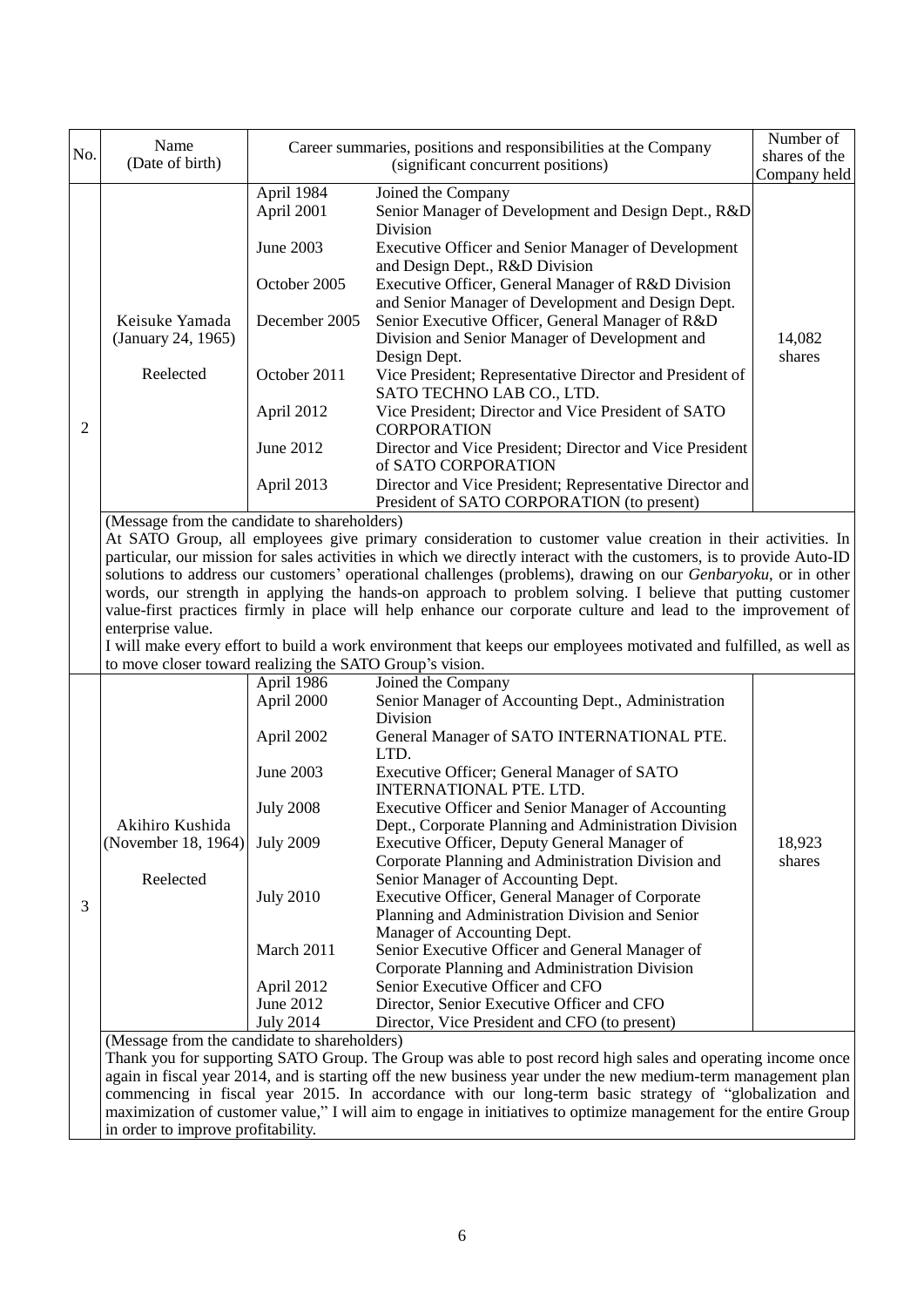| No. | Name<br>(Date of birth)                                                                           |                                                                                                                                                                                                                                                                                                                                                                                                                                                                                                                                                                                                                                                                                                                                                  | Career summaries, positions and responsibilities at the Company<br>(significant concurrent positions)                                                                                                                                                                                                                                                                                                                                                                                                                                                                                                                                                                                                                                                                                                                                                                                               | Number of<br>shares of the<br>Company held |  |  |
|-----|---------------------------------------------------------------------------------------------------|--------------------------------------------------------------------------------------------------------------------------------------------------------------------------------------------------------------------------------------------------------------------------------------------------------------------------------------------------------------------------------------------------------------------------------------------------------------------------------------------------------------------------------------------------------------------------------------------------------------------------------------------------------------------------------------------------------------------------------------------------|-----------------------------------------------------------------------------------------------------------------------------------------------------------------------------------------------------------------------------------------------------------------------------------------------------------------------------------------------------------------------------------------------------------------------------------------------------------------------------------------------------------------------------------------------------------------------------------------------------------------------------------------------------------------------------------------------------------------------------------------------------------------------------------------------------------------------------------------------------------------------------------------------------|--------------------------------------------|--|--|
| 4   | Koichi Nishida<br>(December 10, 1958)<br>Reelected                                                | March 1981<br>February 1998<br>April 1999<br><b>June 2001</b><br>June 2002<br>June 2003<br>June 2005<br>April 2006<br>June 2007<br>October 2011<br>June 2012                                                                                                                                                                                                                                                                                                                                                                                                                                                                                                                                                                                     | Joined the Company<br>Senior Manager of System Service Dept., CS Division<br>General Manager of CS Division<br>Director and General Manager of CS Division<br>Director, responsible for Production in Malaysia<br>Director and Senior Executive Officer, responsible for<br>Production in Malaysia<br>Director and Vice President, responsible for Overseas<br>Production<br>Director and Vice President, responsible for Overseas<br>Production and Purchase<br>Representative Director, President and CEO<br>Representative Director and Chairman<br>Director (to present)                                                                                                                                                                                                                                                                                                                        | 38,535<br>shares                           |  |  |
|     |                                                                                                   | (Message from the candidate to shareholders)<br>SATO Group seeks to be a value-creating enterprise that is useful to society. In line with this aim, I am chiefly<br>responsible for intellectual production activities, facilitating new value creation which will lead to improved<br>enterprise value and competitiveness. While promoting measures aimed at creation and sustained development of<br>enterprise value, SATO Group will continuously pursue the spirit of Ceaseless Creativity, and drive our business<br>ahead based on our commitment to customer satisfaction and contributing to global society, with the sharing of<br>returns with our four stakeholders — shareholders, employees, society, and the Company — in mind. |                                                                                                                                                                                                                                                                                                                                                                                                                                                                                                                                                                                                                                                                                                                                                                                                                                                                                                     |                                            |  |  |
| 5   | Ikuo Dobashi<br>(September 21, 1955)<br>Reelected<br>(Message from the candidate to shareholders) | October 1980<br>April 1999<br>June 2002<br>June 2003<br>June 2005<br>June 2007<br>October 2007<br>June 2011<br>October 2011<br>April 2012<br>June 2012<br>October 2013<br>April 2014                                                                                                                                                                                                                                                                                                                                                                                                                                                                                                                                                             | Joined the Company<br>Senior Manager of Printer Sales Promotion Dept., Sales<br>Division<br>General Manager of CS Division<br>Senior Executive Officer and General Manager of Sales<br>Division<br>Director, Vice President and General Manager of Sales<br>Division<br>Representative Director, Executive Vice President, COO<br>(responsible for Domestic Business), and General<br>Manager of Sales Division<br>Representative Director, Executive Vice President and<br>COO<br>Director and Chairman<br>Director and Vice Chairman<br>Director and Vice Chairman, responsible for Europe<br><b>Business</b><br>Director, responsible for Europe Business; Director and<br>Chairman of SATO CORPORATION<br>Director, responsible for Europe Business<br>Director (to present)<br>Sato Group upholds the vision of becoming the leader in the Auto-ID solution industry worldwide. In fiscal year | 26,264<br>shares                           |  |  |

SATO's "DCS & Labeling" business model reflects our ability to offer SATO-unique solutions in every market and area of the world. By leveraging this strength, we will strive to contribute to the creation of customer value in the spirit of Ceaseless Creativity, and pursue a better and more sustainable world.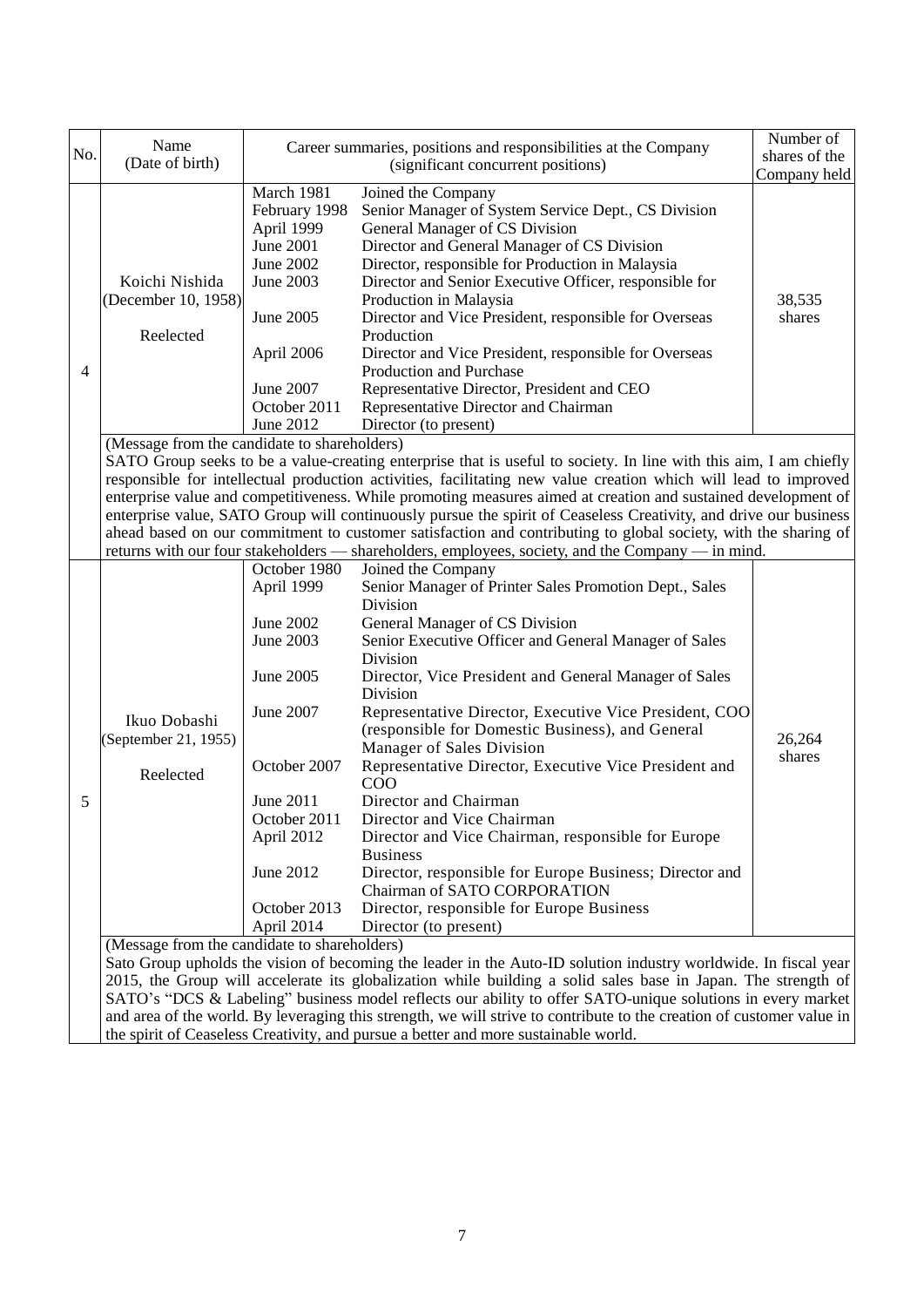|     | Name                                                                                                            |                                                                                                             | Career summaries, positions and responsibilities at the Company                                                | Number of     |  |  |  |
|-----|-----------------------------------------------------------------------------------------------------------------|-------------------------------------------------------------------------------------------------------------|----------------------------------------------------------------------------------------------------------------|---------------|--|--|--|
| No. | (Date of birth)                                                                                                 |                                                                                                             | (significant concurrent positions)                                                                             | shares of the |  |  |  |
|     |                                                                                                                 |                                                                                                             |                                                                                                                | Company held  |  |  |  |
|     |                                                                                                                 | August 2000                                                                                                 | Joined the Company                                                                                             |               |  |  |  |
|     |                                                                                                                 |                                                                                                             | Senior Manager of Secretary's Office                                                                           |               |  |  |  |
|     |                                                                                                                 | April 2001                                                                                                  | Senior Manager of Human Resources Dept.,                                                                       |               |  |  |  |
|     |                                                                                                                 |                                                                                                             | <b>Administration Division</b>                                                                                 |               |  |  |  |
|     |                                                                                                                 | May 2003                                                                                                    | Senior Manager of Planning Dept., Corporate Planning and                                                       |               |  |  |  |
|     |                                                                                                                 |                                                                                                             | <b>Administration Division</b>                                                                                 |               |  |  |  |
|     |                                                                                                                 | June 2003                                                                                                   | Executive Officer and Senior Manager of Planning Dept.,                                                        |               |  |  |  |
|     | Tatsuo Narumi                                                                                                   |                                                                                                             | Corporate Planning and Administration Division                                                                 |               |  |  |  |
|     | (February 24, 1952)                                                                                             | October 2005                                                                                                | Executive Officer, General Manager of Corporate Planning                                                       | 22,215        |  |  |  |
|     |                                                                                                                 |                                                                                                             | and Administration Division and Senior Manager of                                                              | shares        |  |  |  |
|     | Reelected                                                                                                       |                                                                                                             | Planning Dept.                                                                                                 |               |  |  |  |
|     |                                                                                                                 | January 2006                                                                                                | Senior Executive Officer and General Manager of                                                                |               |  |  |  |
| 6   |                                                                                                                 |                                                                                                             | Corporate Planning and Administration Division                                                                 |               |  |  |  |
|     |                                                                                                                 | <b>July 2007</b>                                                                                            | Vice President and General Manager of Corporate Planning                                                       |               |  |  |  |
|     |                                                                                                                 |                                                                                                             | and Administration Division                                                                                    |               |  |  |  |
|     |                                                                                                                 | <b>June 2008</b>                                                                                            | Director, Vice President and General Manager of Corporate                                                      |               |  |  |  |
|     |                                                                                                                 |                                                                                                             | Planning and Administration Division                                                                           |               |  |  |  |
|     |                                                                                                                 | <b>July 2009</b>                                                                                            | Director (to present)                                                                                          |               |  |  |  |
|     | (Message from the candidate to shareholders)                                                                    |                                                                                                             |                                                                                                                |               |  |  |  |
|     |                                                                                                                 | Serving concurrently as a Director of the sales company, SATO CORPORATION, I will make efforts to establish |                                                                                                                |               |  |  |  |
|     |                                                                                                                 | new growth and profit models for the domestic business that makes up the Group's core by improving our      |                                                                                                                |               |  |  |  |
|     |                                                                                                                 |                                                                                                             | corporate structure in terms of its human resource development and performance appraisal/remuneration systems, |               |  |  |  |
|     | etc. and establishing frameworks for the sharing and utilizing of knowledge acquired on-site. SATO will work to |                                                                                                             |                                                                                                                |               |  |  |  |
|     |                                                                                                                 |                                                                                                             | contribute to the enhancement of customer value as a solution partner most trusted by our customers, and       |               |  |  |  |
|     |                                                                                                                 |                                                                                                             | continuously achieve our performance targets to become a company that meets the expectations of our            |               |  |  |  |
|     | shareholders.                                                                                                   |                                                                                                             |                                                                                                                |               |  |  |  |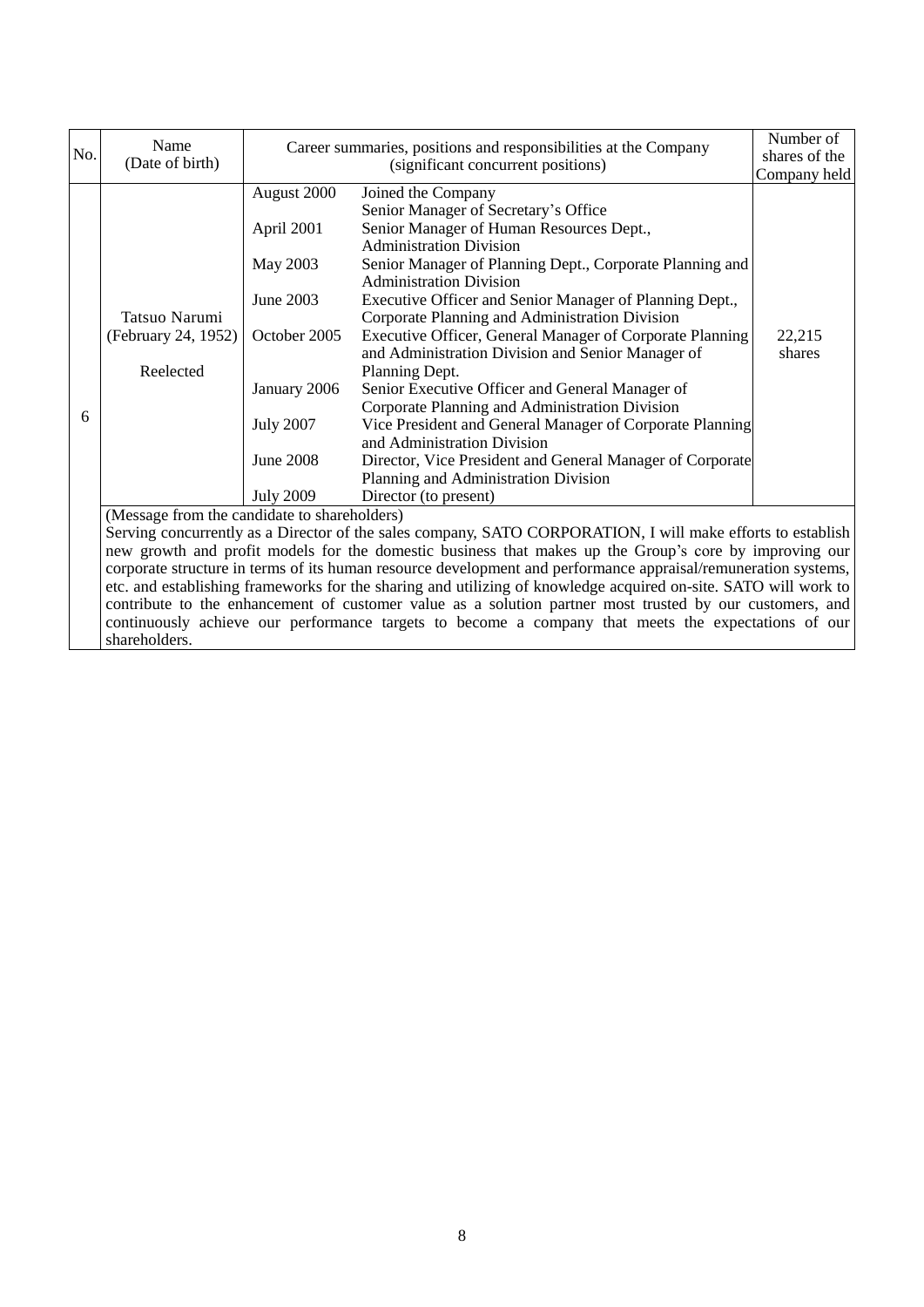| No. | Name                                                                                                                                                                                                                                                                                                                                                                                                                                                                                                                                                                                                                                             |                                                                                                                                                                                    | Career summaries, positions and responsibilities at the Company                                                                                                                                                                                                                                                                                                                                                                                                                                                                                                                                                                                                                                                                                                                                                                               | Number of<br>shares of the |  |
|-----|--------------------------------------------------------------------------------------------------------------------------------------------------------------------------------------------------------------------------------------------------------------------------------------------------------------------------------------------------------------------------------------------------------------------------------------------------------------------------------------------------------------------------------------------------------------------------------------------------------------------------------------------------|------------------------------------------------------------------------------------------------------------------------------------------------------------------------------------|-----------------------------------------------------------------------------------------------------------------------------------------------------------------------------------------------------------------------------------------------------------------------------------------------------------------------------------------------------------------------------------------------------------------------------------------------------------------------------------------------------------------------------------------------------------------------------------------------------------------------------------------------------------------------------------------------------------------------------------------------------------------------------------------------------------------------------------------------|----------------------------|--|
|     | (Date of birth)                                                                                                                                                                                                                                                                                                                                                                                                                                                                                                                                                                                                                                  |                                                                                                                                                                                    | (significant concurrent positions)                                                                                                                                                                                                                                                                                                                                                                                                                                                                                                                                                                                                                                                                                                                                                                                                            | Company held               |  |
| 7   | Ken Suzuki<br>(June 11, 1948)<br>Reelected<br><b>Independent Officer</b><br>Candidate for<br><b>External Director</b>                                                                                                                                                                                                                                                                                                                                                                                                                                                                                                                            | February 1974<br><b>May 1980</b><br>April 1983<br>October 1987<br>June 1988<br>April 1990<br>April 1994<br>June 2002<br><b>July 2005</b><br>October 2008<br>April 2009<br>May 2013 | Joined Suzuhiko Co., Ltd. (VITAL-NET, Inc. at present)<br>Director of Suzuhiko Co., Ltd.<br>Managing Director of SUN-S Inc. (VITAL-NET, Inc. at<br>present)<br>Senior Managing Director of SUN-S Inc.<br>Representative Senior Managing Director of SUN-S Inc.<br>Representative Director and Vice President of SUN-S Inc.<br>Representative Director and President of SUN-S Inc.<br>Director of the Company (to present)<br>Representative Director, President and CEO of<br>VITAL-NET, Inc. (to present)<br>September 2006 Outside Director of HOKUYAKU TAKEYAMA Holdings,<br>Inc. (to present)<br>Outside Director of Forest Holdings Inc. (to present)<br>Representative Director and President of VITAL KSK<br>HOLDINGS, INC. (to present)<br>Chairman of The Federation of Japan Pharmaceutical<br>Wholesalers Association (to present) | 4,977<br>shares            |  |
|     | (Reasons for recommendation as Director)                                                                                                                                                                                                                                                                                                                                                                                                                                                                                                                                                                                                         |                                                                                                                                                                                    |                                                                                                                                                                                                                                                                                                                                                                                                                                                                                                                                                                                                                                                                                                                                                                                                                                               |                            |  |
|     | We expect that Mr. Ken Suzuki will guide the management of the Company based on his abundant experience<br>and considerable expertise as a corporate executive, and thus request his appointment as External Director.                                                                                                                                                                                                                                                                                                                                                                                                                           |                                                                                                                                                                                    |                                                                                                                                                                                                                                                                                                                                                                                                                                                                                                                                                                                                                                                                                                                                                                                                                                               |                            |  |
|     | (Message from the candidate to shareholders)<br>SATO Group undertakes its business activities valuing the spirit of Ceaseless Creativity, following closely its<br>management philosophies/principles of creating new value for customers and contributing towards a better and<br>more sustainable world.<br>I will make use of my years of experience and insights as a corporate executive to reinforce effective corporate<br>governance as External Director, and help grow the Company's global business activities sustainably into the<br>future, improving its enterprise value to benefit the society, its employees and shareholders. |                                                                                                                                                                                    |                                                                                                                                                                                                                                                                                                                                                                                                                                                                                                                                                                                                                                                                                                                                                                                                                                               |                            |  |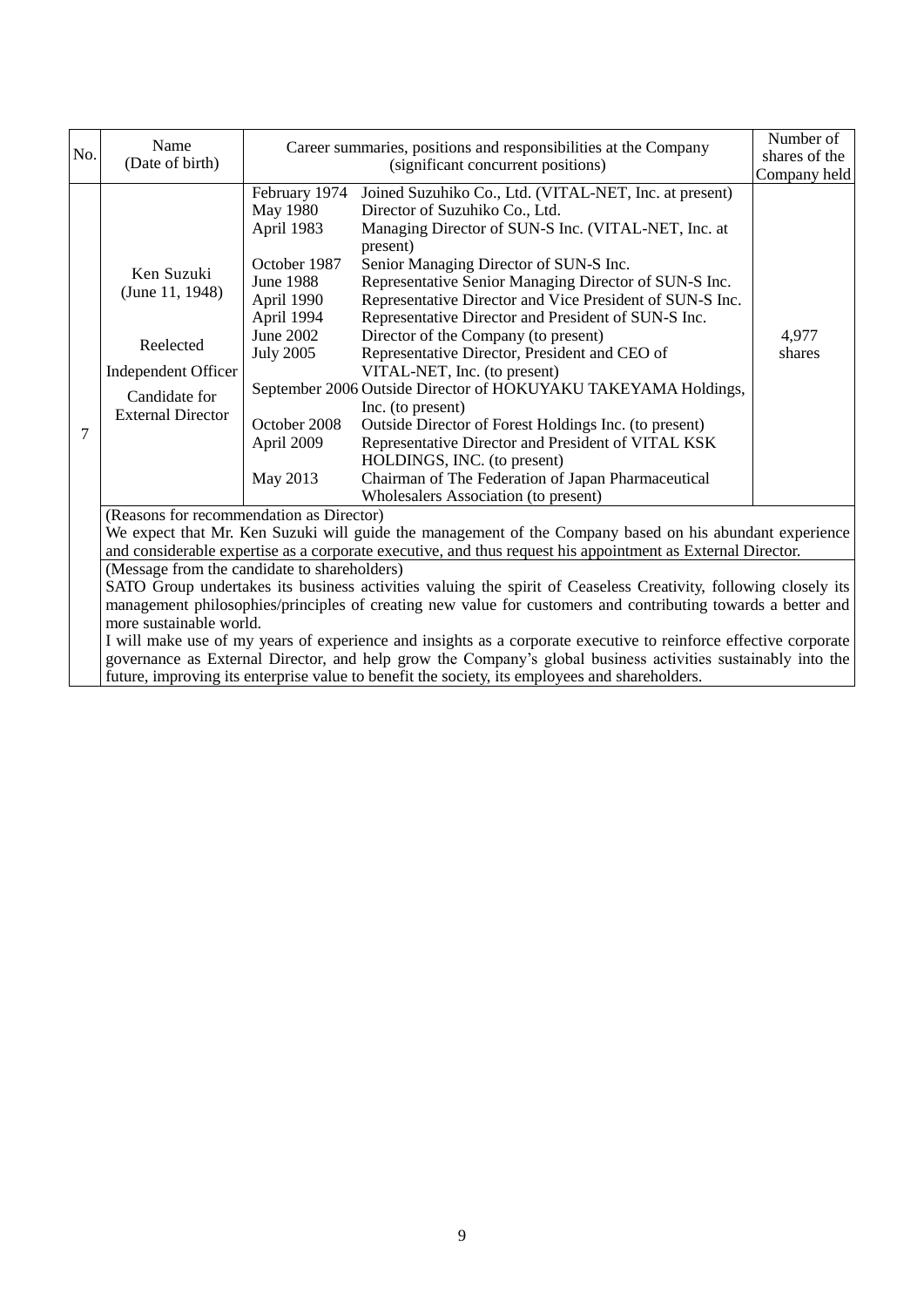| No. | Name                                                                                                        |                  | Career summaries, positions and responsibilities at the Company                                                                                                                                                             | Number of                     |  |
|-----|-------------------------------------------------------------------------------------------------------------|------------------|-----------------------------------------------------------------------------------------------------------------------------------------------------------------------------------------------------------------------------|-------------------------------|--|
|     | (Date of birth)                                                                                             |                  | (significant concurrent positions)                                                                                                                                                                                          | shares of the<br>Company held |  |
|     |                                                                                                             | April 1980       | Full-time Lecturer at 1st Faculty of Liberal Arts of Hosei                                                                                                                                                                  |                               |  |
|     |                                                                                                             |                  | University                                                                                                                                                                                                                  |                               |  |
|     |                                                                                                             | April 1983       | Assistant Professor at 1st Faculty of Liberal Arts of Hosei                                                                                                                                                                 |                               |  |
|     |                                                                                                             |                  | University                                                                                                                                                                                                                  |                               |  |
|     | Yuko Tanaka                                                                                                 | April 1986       | Exchange research worker at Beijing University                                                                                                                                                                              |                               |  |
|     | (January 30, 1952)                                                                                          | April 1991       | Professor at 1st Faculty of Liberal Arts of Hosei University                                                                                                                                                                |                               |  |
|     |                                                                                                             | April 1993       | Overseas research worker of the University of Oxford                                                                                                                                                                        |                               |  |
|     |                                                                                                             | April 2003       | Professor at the Department of Media and Communication                                                                                                                                                                      | 2,796                         |  |
|     | Reelected                                                                                                   |                  | Studies, Faculty of Social Sciences, Hosei University (to                                                                                                                                                                   | shares                        |  |
|     | <b>Independent Officer</b>                                                                                  |                  | present)                                                                                                                                                                                                                    |                               |  |
|     | Candidate for                                                                                               | <b>June 2004</b> | Director of the Company (to present)                                                                                                                                                                                        |                               |  |
|     | <b>External Director</b>                                                                                    | April 2007       | Professor at International Japan-Studies Institute (graduate<br>school), Hosei University (to present)                                                                                                                      |                               |  |
|     |                                                                                                             | April 2010       | President of International Japan-Studies Institute (graduate                                                                                                                                                                |                               |  |
| 8   |                                                                                                             |                  | school), Hosei University                                                                                                                                                                                                   |                               |  |
|     |                                                                                                             | April 2012       | Dean, Faculty of Social Sciences, Hosei University                                                                                                                                                                          |                               |  |
|     |                                                                                                             | April 2014       | President of Hosei University (to present)                                                                                                                                                                                  |                               |  |
|     | (Reasons for recommendation as Director)                                                                    |                  |                                                                                                                                                                                                                             |                               |  |
|     |                                                                                                             |                  | Although Ms. Yuko Tanaka has not been directly engaged in corporate management as a business executive, we                                                                                                                  |                               |  |
|     |                                                                                                             |                  | expect that she will guide the management of the Company based on her considerable expertise as a university                                                                                                                |                               |  |
|     |                                                                                                             |                  | dean and professor, and thus request her appointment as External Director.                                                                                                                                                  |                               |  |
|     | (Message from the candidate to shareholders)                                                                |                  |                                                                                                                                                                                                                             |                               |  |
|     |                                                                                                             |                  | SATO Group has made remarkable progress in its globalization. Maintaining transparency is indispensable                                                                                                                     |                               |  |
|     |                                                                                                             |                  | above all, in order to earn and maintain reputation as a fair and reliable enterprise. Universities are also                                                                                                                |                               |  |
|     |                                                                                                             |                  | becoming more global, and students have more opportunities to research potential employers, thereby                                                                                                                         |                               |  |
|     |                                                                                                             |                  | improving their career prospects. Amongst these students, many are outstanding non-Japanese students who<br>hope to seek employment in Japan. I will continue my efforts to help SATO achieve greater diversity in terms    |                               |  |
|     |                                                                                                             |                  | of gender and nationality and to further enhance the Company's enterprise quality, so as to secure a competitive                                                                                                            |                               |  |
|     | share in the global market.                                                                                 |                  |                                                                                                                                                                                                                             |                               |  |
|     |                                                                                                             | March 1991       | Graduated from the Legal Training and Research Institute                                                                                                                                                                    |                               |  |
|     | Kiyoko Ishiguro                                                                                             | April 1991       | Registered as an attorney (Tokyo Bar Association)                                                                                                                                                                           |                               |  |
|     | (February 21, 1960)                                                                                         | April 1995       | Attorney at Law, Partner of Noda, Aibara & Ishiguro Law                                                                                                                                                                     |                               |  |
|     |                                                                                                             |                  | Office (Noda Memorial Law Office at present) (to present)                                                                                                                                                                   |                               |  |
|     |                                                                                                             | April 2000       | Head of the Investigation Department of Tokyo Bar                                                                                                                                                                           | 4,135                         |  |
|     | Reelected                                                                                                   |                  | Association                                                                                                                                                                                                                 | shares                        |  |
|     | <b>Independent Officer</b>                                                                                  | April 2006       | Chairperson of the Public Relations Committee of Tokyo<br><b>Bar Association</b>                                                                                                                                            |                               |  |
|     | Candidate for                                                                                               | April 2010       | Instructor of Civil Defense at the Legal Training and                                                                                                                                                                       |                               |  |
|     | <b>External Director</b>                                                                                    |                  | <b>Research Institute</b>                                                                                                                                                                                                   |                               |  |
| 9   |                                                                                                             | June 2010        | Director of the Company (to present)                                                                                                                                                                                        |                               |  |
|     | (Reasons for recommendation as Director)                                                                    |                  |                                                                                                                                                                                                                             |                               |  |
|     | Although Ms. Kiyoko Ishiguro has not been directly engaged in corporate management as a business executive, |                  |                                                                                                                                                                                                                             |                               |  |
|     | we expect that she will guide the management of the Company based on her professional knowledge and         |                  |                                                                                                                                                                                                                             |                               |  |
|     |                                                                                                             |                  | experience as an attorney, and thus request her appointment as External Director.                                                                                                                                           |                               |  |
|     | (Message from the candidate to shareholders)                                                                |                  |                                                                                                                                                                                                                             |                               |  |
|     |                                                                                                             |                  | For an enterprise to win the trust of the market and maximize profit returns to its shareholders, it must be able to                                                                                                        |                               |  |
|     |                                                                                                             |                  | operate responsibly, with the interests of its shareholders, employees, customers, and the society at heart. In my                                                                                                          |                               |  |
|     |                                                                                                             |                  | career, I have witnessed various disputes and have worked hard to resolve them, at times relying on my<br>perspective as a female attorney. I hope to leverage this legal experience in my External Director duties to help |                               |  |
|     |                                                                                                             |                  |                                                                                                                                                                                                                             |                               |  |
|     | ensure a sound management structure for the Company to win the trust of the market.                         |                  |                                                                                                                                                                                                                             |                               |  |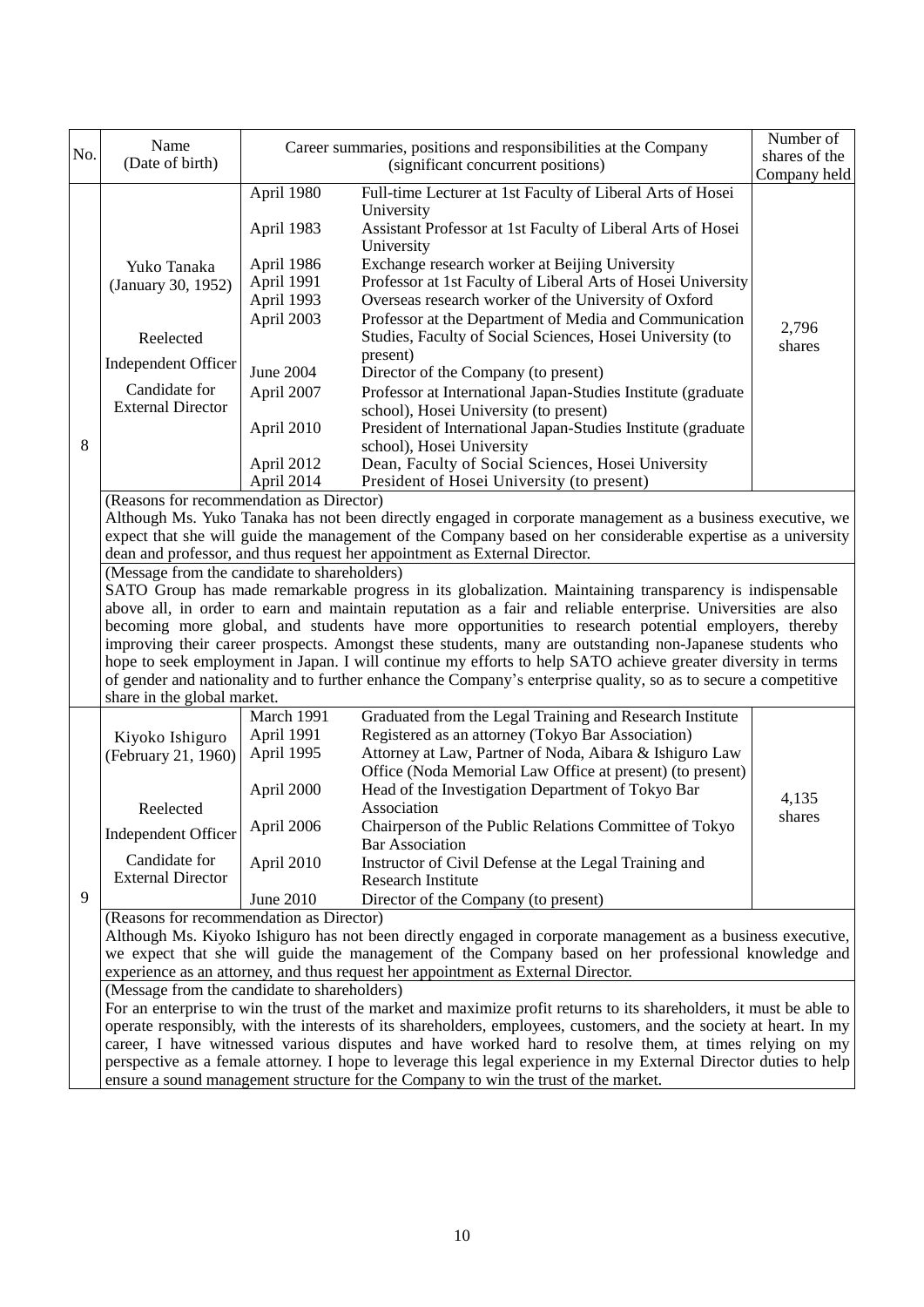| No. | Name<br>(Date of birth)                                                                                                                                                                                                                                                                                                                                                                                                                                                                                                                                                                                                                                                                                                                                                                                                                                                                         |                                                                                                                                                                                 | Career summaries, positions and responsibilities at the Company<br>(significant concurrent positions)                                                                                                                                                                                                                                                                                                                                                                                                                                                                                                                                                                                      |                               |
|-----|-------------------------------------------------------------------------------------------------------------------------------------------------------------------------------------------------------------------------------------------------------------------------------------------------------------------------------------------------------------------------------------------------------------------------------------------------------------------------------------------------------------------------------------------------------------------------------------------------------------------------------------------------------------------------------------------------------------------------------------------------------------------------------------------------------------------------------------------------------------------------------------------------|---------------------------------------------------------------------------------------------------------------------------------------------------------------------------------|--------------------------------------------------------------------------------------------------------------------------------------------------------------------------------------------------------------------------------------------------------------------------------------------------------------------------------------------------------------------------------------------------------------------------------------------------------------------------------------------------------------------------------------------------------------------------------------------------------------------------------------------------------------------------------------------|-------------------------------|
| 10  | Ryoji Itoh<br>(January 14, 1952)<br>Reelected<br>Independent Officer<br>Candidate for<br><b>External Director</b>                                                                                                                                                                                                                                                                                                                                                                                                                                                                                                                                                                                                                                                                                                                                                                               | <b>July 1979</b><br>January 1984<br><b>June 1988</b><br><b>May 2000</b><br>January 2001<br>April 2006<br><b>June 2008</b><br>May 2012<br>January 2013<br>June 2014<br>June 2014 | Joined McKinsey & Company<br>Partner of McKinsey & Company<br>Director, responsible for Product Development of UCC<br>Ueshima Coffee Co., Ltd.<br>September 1990 Representative Director of Schroder Ventures K.K.<br>Project Professor at the Graduate School of Media and<br>Governance, Keio University (to present)<br>President of Bain & Company Japan, Inc.<br>Representative Director of PLANET PLAN. CO., LTD (to<br>present)<br>Director of the Company<br><b>External Director of RENOWN INCORPORATED</b><br>Representative Director of El Sol Business Advisor<br>Corporation<br>Director of the Company (to present)<br>Outside Director of Miraca Holdings Inc. (to present) | Company held<br>515<br>shares |
|     | (Reasons for recommendation as Director)<br>We expect that Mr. Ryoji Itoh will guide the management of the Company based on his abundant experience and<br>extensive knowledge as a corporate executive and graduate school professor, and thus request his appointment as<br><b>External Director.</b><br>(Message from the candidate to shareholders)<br>I believe that the source of the SATO Group's competitiveness lies in the strong leadership demonstrated by its<br>top management group and its organizational capabilities to consistently deliver business strategies with results.<br>These strengths will be put to the test as the Company seeks to competes on a global level, and as External<br>Director, I feel that it is my duty to further drive these strengths to bring about an increase in shareholder value,<br>while paying due attention to corporate governance. |                                                                                                                                                                                 |                                                                                                                                                                                                                                                                                                                                                                                                                                                                                                                                                                                                                                                                                            |                               |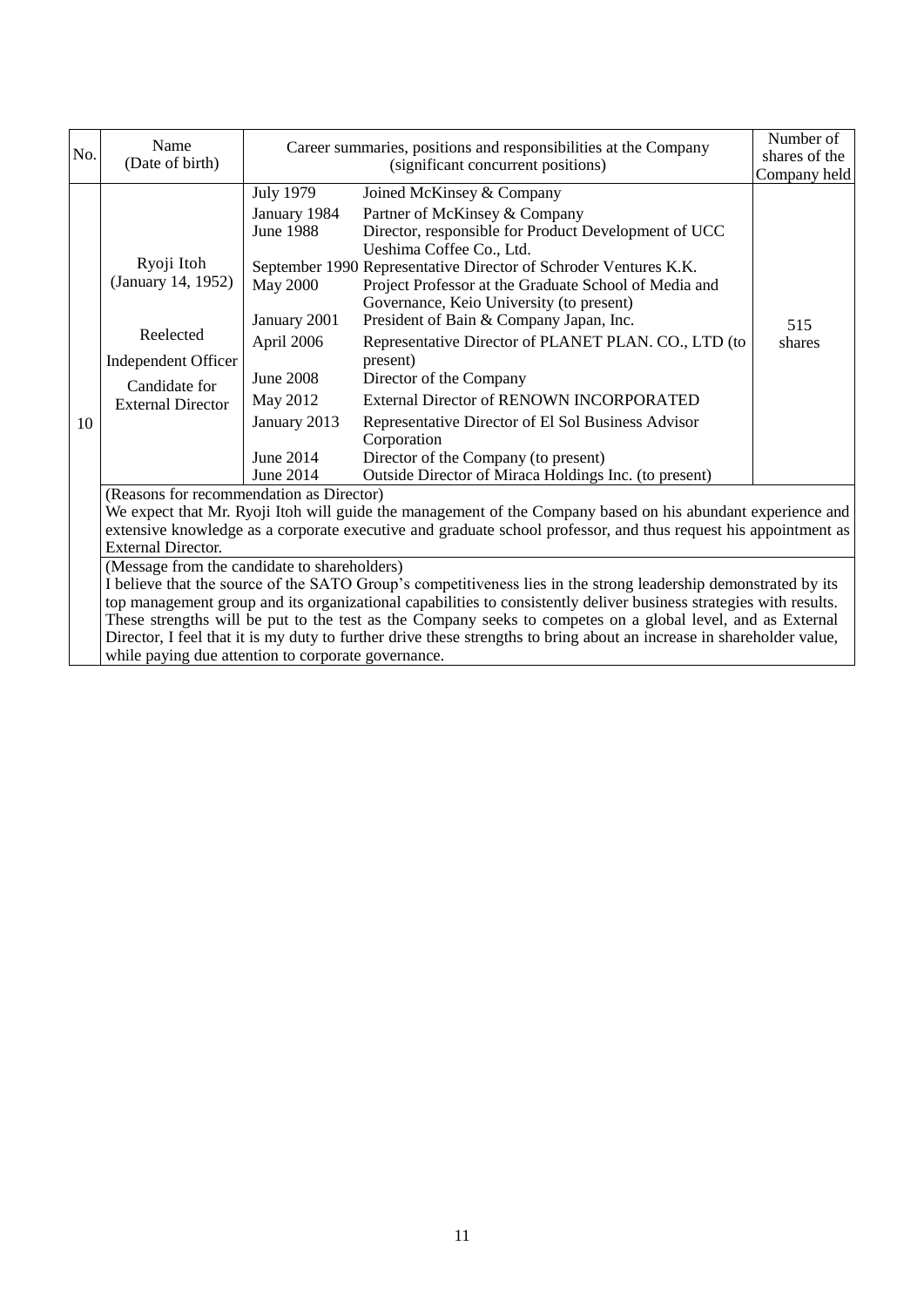| No. | Name                                                                                                                                                                                                                                                                                                                                                                                                                                                                                                                                                                                                                                                                                                                                                  | Career summaries, positions and responsibilities at the Company                                                                               |                                                                                                                                                                                                                                                                                                                                                                                                                                                                                                                                                                                                                                                                                                       | Number of     |  |
|-----|-------------------------------------------------------------------------------------------------------------------------------------------------------------------------------------------------------------------------------------------------------------------------------------------------------------------------------------------------------------------------------------------------------------------------------------------------------------------------------------------------------------------------------------------------------------------------------------------------------------------------------------------------------------------------------------------------------------------------------------------------------|-----------------------------------------------------------------------------------------------------------------------------------------------|-------------------------------------------------------------------------------------------------------------------------------------------------------------------------------------------------------------------------------------------------------------------------------------------------------------------------------------------------------------------------------------------------------------------------------------------------------------------------------------------------------------------------------------------------------------------------------------------------------------------------------------------------------------------------------------------------------|---------------|--|
|     | (Date of birth)                                                                                                                                                                                                                                                                                                                                                                                                                                                                                                                                                                                                                                                                                                                                       |                                                                                                                                               | (significant concurrent positions)                                                                                                                                                                                                                                                                                                                                                                                                                                                                                                                                                                                                                                                                    | shares of the |  |
|     |                                                                                                                                                                                                                                                                                                                                                                                                                                                                                                                                                                                                                                                                                                                                                       |                                                                                                                                               |                                                                                                                                                                                                                                                                                                                                                                                                                                                                                                                                                                                                                                                                                                       | Company held  |  |
| 11  | Mitsuaki<br>Shimaguchi<br>(March 31, 1942)<br>Reelected<br>Independent Officer<br>Candidate for<br><b>External Director</b>                                                                                                                                                                                                                                                                                                                                                                                                                                                                                                                                                                                                                           | April 1987<br><b>June 1998</b><br>June 2002<br>March 2006<br>May 2006<br>April 2007<br>April 2007<br>February 2009<br>April 2012<br>June 2014 | Professor at Graduate School of Business Administration,<br>Keio University<br>Outside Corporate Auditor of Ishii Food CO., Ltd.<br>Outside Director of Eisai Co., Ltd.<br>External Director of Lion Corporation (to present)<br>External Director of BELLSYSTEM24, Inc.<br>Professor Emeritus of Keio University (to present)<br>Professor at Hosei Business School of Innovation<br>Management, Hosei University<br>September 2007 President of Japan Marketing Association (to present)<br>Outside Corporate Auditor of Suntory Holdings Limited<br>(to present)<br>Professor at Graduate School of Business Innovation,<br>Kaetsu University (to present)<br>Director of the Company (to present) | 279<br>shares |  |
|     |                                                                                                                                                                                                                                                                                                                                                                                                                                                                                                                                                                                                                                                                                                                                                       | June 2014                                                                                                                                     | Outside Director of Sanrio Company, Ltd. (to present)                                                                                                                                                                                                                                                                                                                                                                                                                                                                                                                                                                                                                                                 |               |  |
|     | (Reasons for recommendation as Director)<br>Although Mr. Mistuaki Shimaguchi has not been directly engaged in corporate management as a business<br>executive, we expect that he will guide the management of the Company based on his abundant experience and<br>extensive knowledge of the marketing fields, and his high-level insights as university professor, and thus request<br>his appointment as External Director.                                                                                                                                                                                                                                                                                                                         |                                                                                                                                               |                                                                                                                                                                                                                                                                                                                                                                                                                                                                                                                                                                                                                                                                                                       |               |  |
|     | (Message from the candidate to shareholders)<br>It may be difficult to pinpoint the meaning of the word "value" given its wide interpretations. I think that a<br>company's value however, ultimately depends on how much satisfaction and gratification it can deliver to its<br>stakeholders. Accordingly, the enterprise value of SATO Group can be measured in terms of how much it is<br>appreciated or recognized by its shareholders, business partners/customers, employees and the society as a whole.<br>To the best of my ability, I will watch over the Group in a strict but affectionate manner from the unbiased<br>perspective of External Director, so that it becomes a company that is deeply appreciated by various stakeholders. |                                                                                                                                               |                                                                                                                                                                                                                                                                                                                                                                                                                                                                                                                                                                                                                                                                                                       |               |  |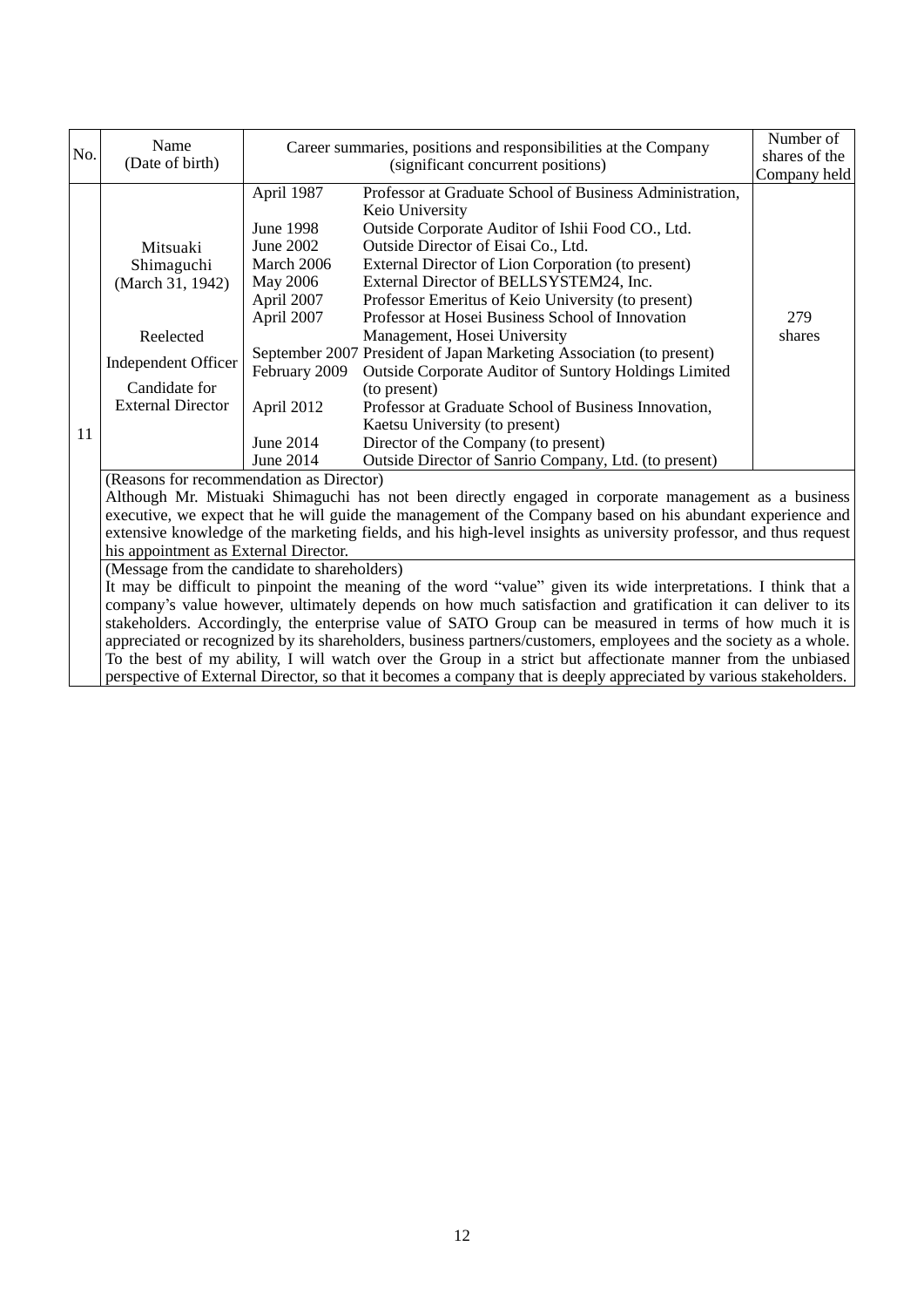| No. | Name<br>(Date of birth)                                                                                                 |                                                                                                                                        | Career summaries, positions and responsibilities at the Company<br>(significant concurrent positions)                                                                                                                                                                                                                                                                                                                                                                                                                                                                                                                                                                                                                          | Number of<br>shares of the<br>Company held |
|-----|-------------------------------------------------------------------------------------------------------------------------|----------------------------------------------------------------------------------------------------------------------------------------|--------------------------------------------------------------------------------------------------------------------------------------------------------------------------------------------------------------------------------------------------------------------------------------------------------------------------------------------------------------------------------------------------------------------------------------------------------------------------------------------------------------------------------------------------------------------------------------------------------------------------------------------------------------------------------------------------------------------------------|--------------------------------------------|
| 12  | Hideo Yamada<br>(January 23, 1952)<br>Newly elected<br>Independent Officer<br>Candidate for<br><b>External Director</b> | March 1984<br>April 1984<br>October 1992<br>May 1998<br>June 2004<br>March 2006<br>June 2007<br>March 2009<br>April 2010<br>April 2014 | Graduated from the Legal Training and Research Institute<br>Registered as an attorney (Daini Tokyo Bar Association)<br>President of Yamada Hideo Law Office (Yamada & Ozaki<br>Law Office at present) (to present)<br><b>Outside Corporate Auditor of Taiyo Chemical Industry</b><br>Co., Ltd. (to present)<br>Director of the Company<br>Outside Director of Lion Corporation (to present)<br>Outside Corporate Auditor of Ishii Food CO., Ltd.<br>Outside Corporate Auditor of MIKUNI CORPORATION<br>Outside Director of Hulic Co., Ltd. (to present)<br>Executive Governor of Japan Federation of Bar<br>Associations<br>Vice president of Japan Federation of Bar Associations<br>President of Daini Tokyo Bar Association | 400<br>shares                              |

(Reasons for recommendation as Director)

Although Mr. Hideo Yamada has not been directly engaged in corporate management as a business executive, we expect that he will guide the management of the Company based on his specialized knowledge and experience as an attorney, and thus request his appointment as External Director.

(Message from the candidate to shareholders)

I feel that SATO Group is a vibrant and open-minded company with great future potential. It is also a company that practices fairness and equality, meaning it is free from any form of nepotism based on academic cliques or lineage networks. External directors/officers are allowed to ask questions without taboos and express their opinions forthrightly on behalf of stakeholders including shareholders. I believe that SATO's corporate climate that encourages women's participation in the workforce proactively and welcomes mid-career recruits is a necessary condition for cultivating diversity to better respond to changes.

Notes:

- 1. No material conflicts of interest exist between the Company and any of the above candidates for Directors.
- 2. Mr. Ken Suzuki, Ms. Yuko Tanaka, Ms. Kiyoko Ishiguro, Mr. Ryoji Itoh, Mr. Mitsuaki Shimaguchi and Mr. Hideo Yamada are candidates to become External Directors. The Company has appointed them as independent officers under the provisions of the Tokyo Stock Exchange and has filed a notification to that effect with the Exchange.
- 3. Number of years as External Director of the Company since assumption of office (as of the conclusion of this General Meeting)

| Mr. Ken Suzuki          | 13 years |
|-------------------------|----------|
| Ms. Yuko Tanaka         | 11 years |
| Ms. Kiyoko Ishiguro     | 5 years  |
| Mr. Ryoji Itoh          | 1 year   |
| Mr. Mitsuaki Shimaguchi | 1 year   |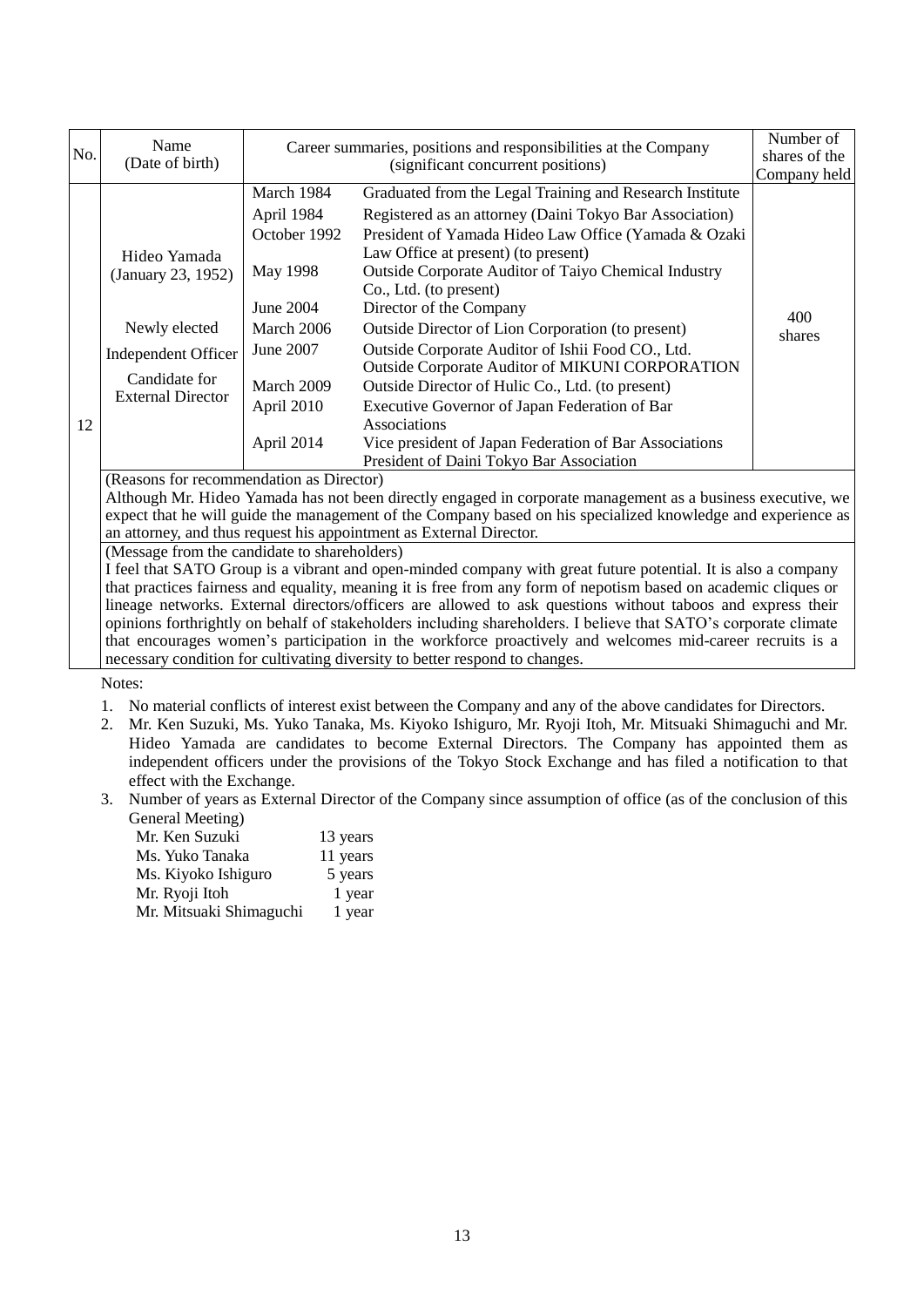## **Proposal No. 3:** Election of One Auditor

The term of office of Mr. Makoto Kometani, an Auditor for the Company, will expire at the conclusion of this year's Annual General Meeting of Shareholders. Accordingly, the Company hereby proposes the election of one Auditor.

The Board of Auditors has given its approval in advance. The candidate is as follows:

| Name<br>(Date of birth)                                 |                                                                             | Career summaries and positions at the Company<br>(significant concurrent positions)                                                                                                                                                                                               | Number of<br>shares of the<br>Company held |
|---------------------------------------------------------|-----------------------------------------------------------------------------|-----------------------------------------------------------------------------------------------------------------------------------------------------------------------------------------------------------------------------------------------------------------------------------|--------------------------------------------|
| Junichi Nagakura<br>(December 6, 1957)<br>Newly elected | April 1986<br><b>July 2006</b><br>April 2012<br>April 2013<br>December 2013 | Joined the Company<br>Senior Manager of Corporate Planning Dept.,<br>Corporate Planning & Administration Division<br>Senior Manager of IR & Finance/Planning Group<br>Senior Manager of Corporate Planning Office<br>Senior Manager of Finance & Accounting Dept. (to<br>present) | 2,109<br>shares                            |

Note: No material conflict of interest exists between the Company and the above candidate for Auditor.